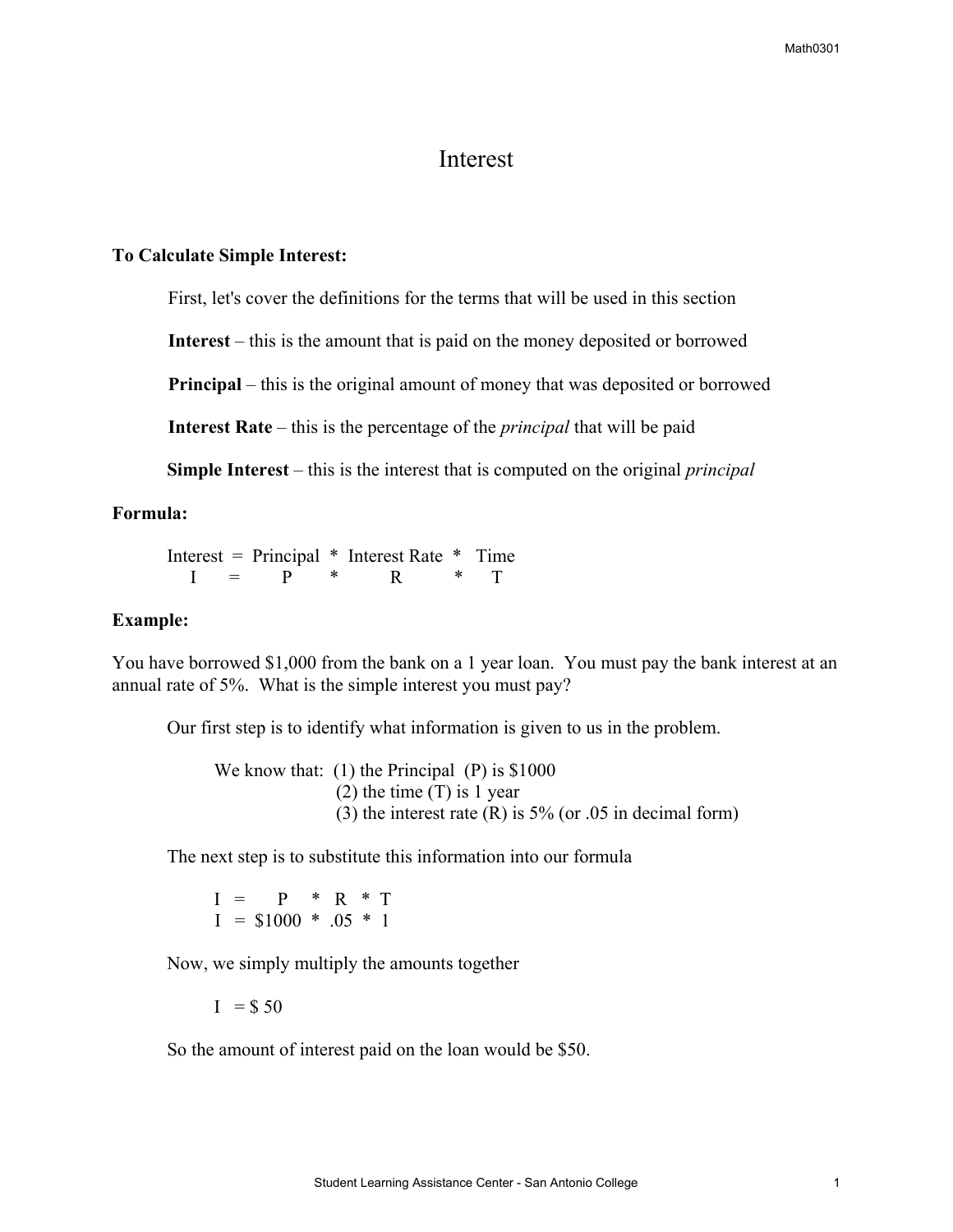### **To calculate compound interest**

Compound Interest – is computed not only on the original principal but also on the interest already earned.

The interest can be calculated using any of the following compounding periods:

- (1) Annually interest is paid only once a year
- (2) Semi-annually interest is paid once every 6 months (2 times a year)
- (3) Quarterly interest is paid once every 3 months (4 times a year)
- (4) Monthly interest is paid once each month (12 times a year)
- (5) Daily interest is paid every day (365 times a year)

So with compound interest after each compounding period the interest earned is added to the principal. This amount then becomes the principal for the next compounding period.

We can calculate the interest using the same formula that was used for simple interest as follows:



We would keep repeating this process for each year. But as you can see, calculating the compound interest this way can be a long and tedious process. Therefore, to make it easier and faster to calculate compound interest there are tables that can be used to simplify these calculations. These tables can be found in the appendix of your textbook. A small portion of one of these tables is shown below.

|          | $4\%$   | 5%      | 6%      |
|----------|---------|---------|---------|
| l year   | 1.04000 | 1.05000 | 1.06000 |
| 5 years  | 1.21665 | 1 27628 | 1.33823 |
| 10 years | 1 48024 | 1.62890 | 1 79085 |

Interest compounded annually